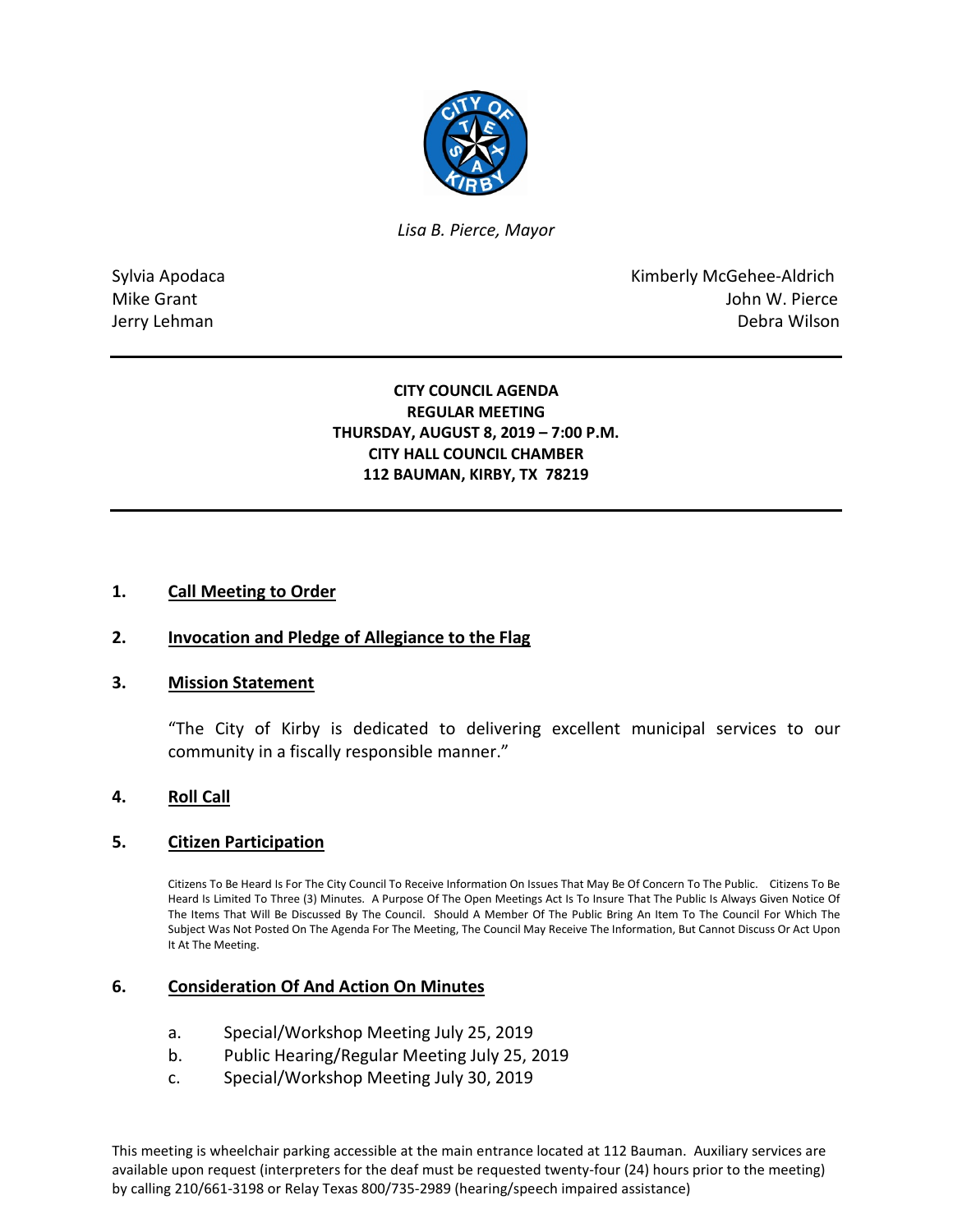## **7. Presentations:**

- a. Introduction Of New Employees
- b. Employee Recognition

# **8. Discussion And Possible Action**

- a. Discussion And Possible Action On Fiscal Year 2018-2019 Non Profit Grant Recipient Reports
- b. Discussion And Possible Action On Private Development Projects On Springfield Road
- c. Discussion And Possible Action On Crime Control Prevention District Report
- d. Discussion And Possible Action On Kirby Community Volunteer Project At The Senior Center Gazebo
- e. Discussion And Possible Action On July 4<sup>th</sup> Fireworks in The Park Report
- f. Discussion And Possible Action On Appointing Up To Four Alternate Members To The Building And Standards Commission
- g. Discussion And Possible Action On Appointing A Member To The Beautification And Recycle Committee
- h. Discussion And Possible Action On Appointing Members To the Kirby Senior Center Corporation Board
- i. Discussion And Possible Action On Ordinance No. O-2019-861 Amending The 2018-2019 Budget. This Is The First Reading.
- j. Discussion And Possible Action On Mixed Use Zoning
- k. Discussion And Possible Action On City Of Kirby Charter Review Including Possible Appointment Of Seven Citizens To A Charter Review Commission
- l. Discussion And Possible Action On An Agreement With Emergency Services District #11
- m. Discussion And Possible Action On Ordinance No. O-2019-862 An Ordinance Repealing Article II, Noise, Of Chapter 94, Nuisance, Of The Code Of Ordinances Of The City Of Kirby, Texas, And Adopting A New Article II, Noise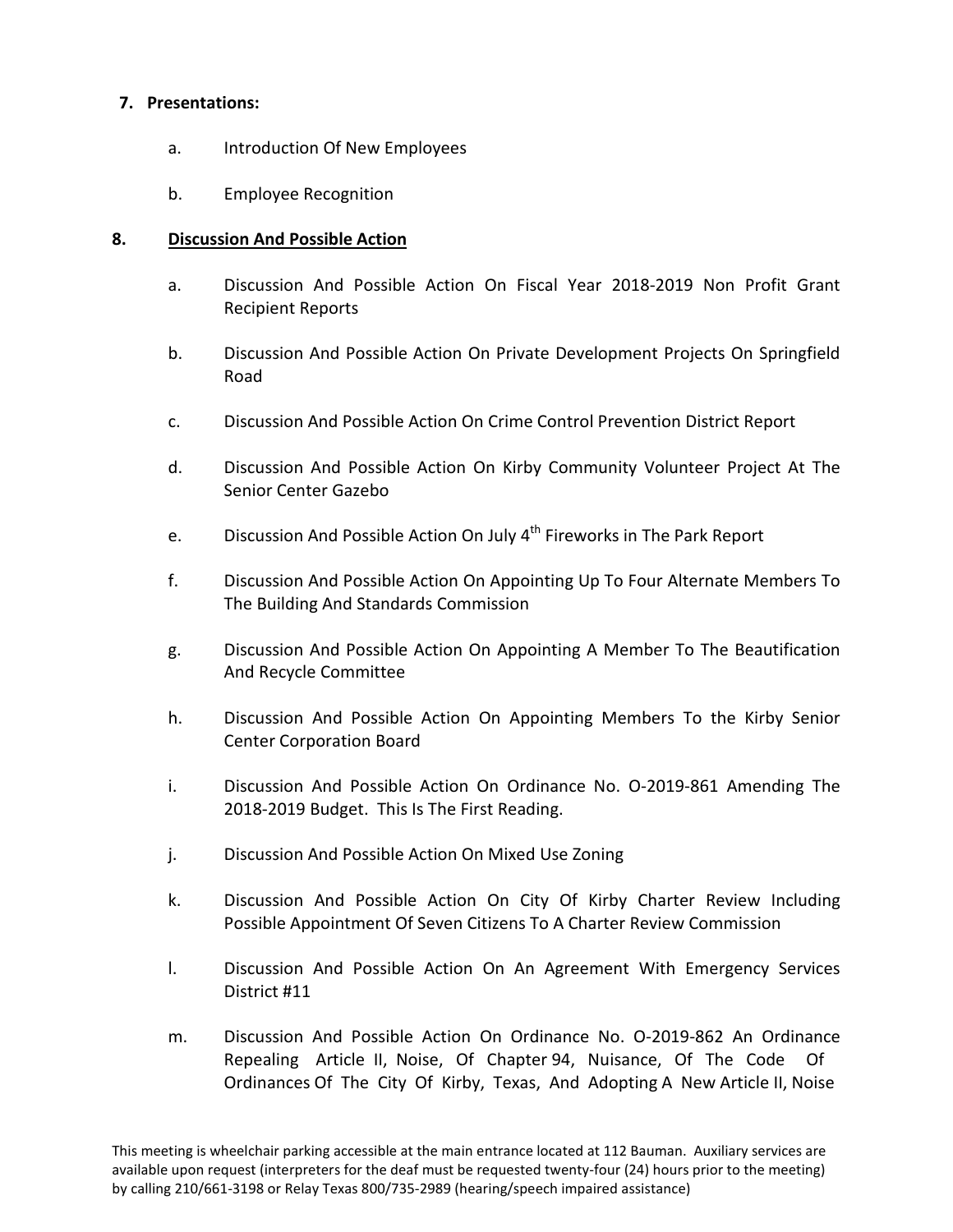Of Chapter 94 Of The Code Of Ordinances Of The Code Of Kirby, Texas. This Is The First Reading.

- n. Discussion And Possible Action On A Legislative Session Update
- o. Discussion And Possible Action On Ordinance No. O-2019-859 Amending The Zoning Ordinance Of The City Of Kirby, Texas, To Grant Specific Use Permit #2019-010 For Use Of The Property At 4810 Gibbs Sprawl Road, Kirby, Texas For A Single Family Residence. This Is The Second Reading.
- p. Discussion And Possible Action On Ordinance No. O-2019-860 Amending The Zoning Ordinance Of The City Of Kirby, Texas, To Rezone The Property From The Current Zoning Of Commercial, Office, and Retail (C-1) To Single Family Dwelling District (R-1). The Property Is Located At CB 5865 BLK LOT S IRR 289.84 FT OF 17, Known As 5619 Seguin Road, Kirby, TX 78219. This Is The First Reading.
- q. Discussion And Possible Action On City Of Kirby Recycling Services
- r. Discussion And Possible Action On Appointments To The Planning And Zoning Commission

### **9. Budget Workshop:**

a. Discussion And Direction On The Proposed Budgets For Fiscal Year 2019-2020

### **10. Requests and Announcements**

a. Requests By Mayor And Council Members For Items To Be Placed On Future City Council Agendas And Announcements On City Events/Community Interests

\_\_\_\_\_\_\_\_\_\_\_\_\_\_\_\_\_\_\_\_\_\_\_\_\_\_\_

## **11. Adjournment**

 Monique L. Vernon City Manager

Patty Cox, TRMC City Secretary

\_\_\_\_\_\_\_\_\_\_\_\_\_\_\_\_\_\_\_\_\_\_

This meeting is wheelchair parking accessible at the main entrance located at 112 Bauman. Auxiliary services are available upon request (interpreters for the deaf must be requested twenty-four (24) hours prior to the meeting) by calling 210/661-3198 or Relay Texas 800/735-2989 (hearing/speech impaired assistance)

The City Council reserves the right to adjourn into executive session at any time to discuss any of the matters listed on this agenda if authorized by Texas Government Code Section 551.071, Consultation with Attorney, Texas Government Code Section 551.072, Deliberations about Real Property, Texas Government Code Section 551.074, Personnel Matters, and Texas Government Code Section 551.076, Security Devices or Security Audits.